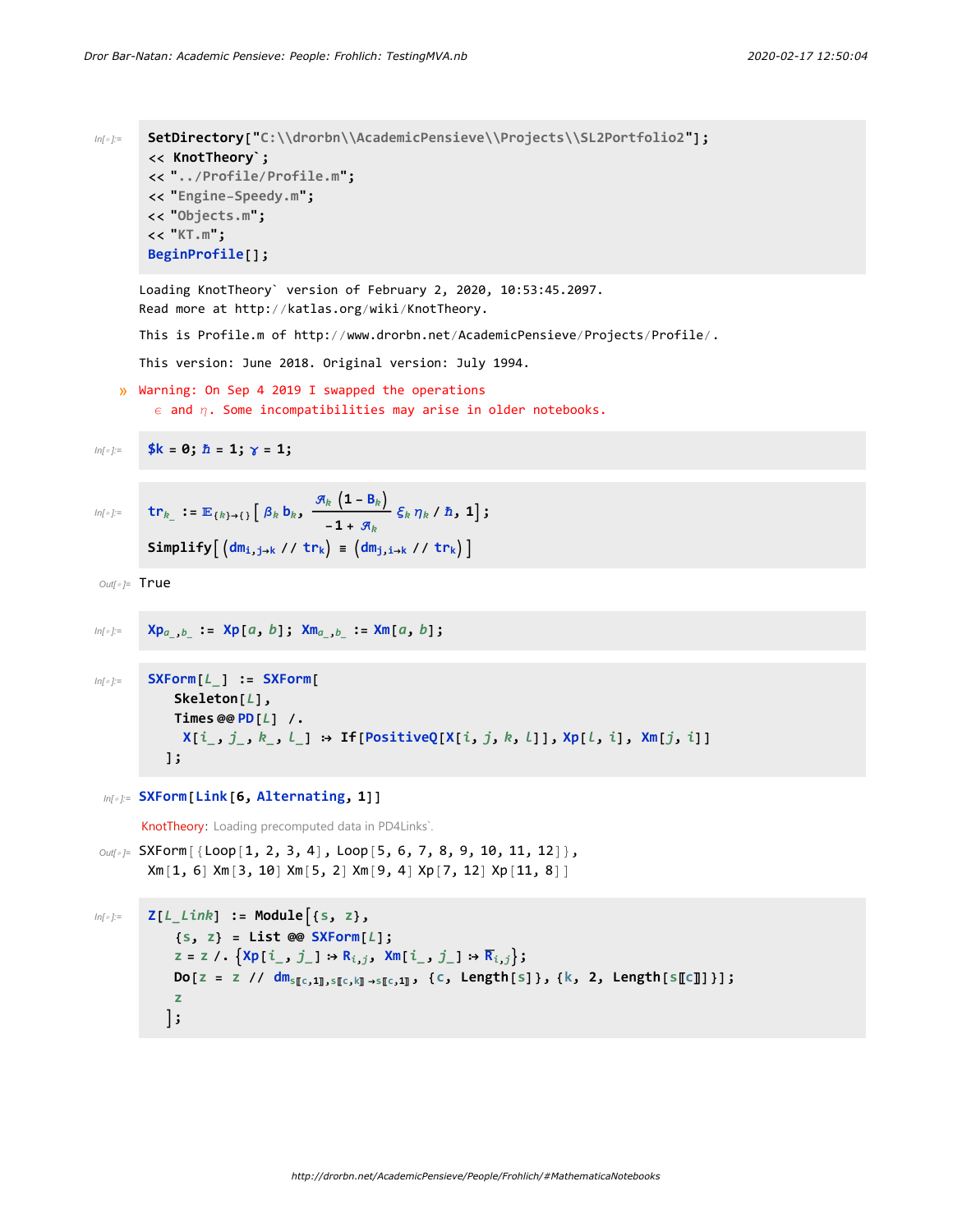$$
N(f)=\frac{1}{2}[3+26]\left[3a, b_5,\frac{1}{8_1B_5-b_5^2}+10\frac{1}{2}-7B_5^2+2B_5^4\right]x_1y_3
$$
\n
$$
N(f)=\frac{1}{2}[3+26]\left[3a, b_5,\frac{1}{8_1B_5-b_5^2}+10\frac{1}{2}\left[3+2B_5^2\right]2+2B_5^2\right]x_1y_3
$$
\n
$$
\frac{(2-7B_5+10B_5^2-7B_5^3+2B_5^4)\left[3+2B_5^2\right]2+2B_5^4\left[3+2B_5^2\right]2+2B_5^4\left[3+2B_5^2\right]2+2B_5^4\left[3+2B_5^2\right]2+2B_5^4\left[3+2B_5^2\right]2+2B_5^4\left[3+2B_5^2\right]2+2B_5^4\left[3+2B_5^2\right]2+2B_5^4\left[3+2B_5^2\right]2+2B_5^4\left[3+2B_5^2\right]2+2B_5^4\left[3+2B_5^2\right]2+2B_5^4\left[3+2B_5^2\right]2+2B_5^4\left[3+2B_5^2\right]2+2B_5^4\left[3+2B_5^2\right]2+2B_5^4\left[3+2B_5^2\right]2+2B_5^4\left[3+2B_5^2\right]2+2B_5^4\left[3+2B_5^2\right]2+2B_5^4\left[3+2B_5^2\right]2+2B_5^4\left[3+2B_5^2\right]2+2B_5^4\left[3+2B_5^2\right]2+2B_5^4\left[3+2B_5^2\right]2+2B_5^4\left[3+2B_5^2\right]2+2B_5^3\left[3+2B_5^2\right]2+2B_5^3\left[3+2B_5^2\right]2+2B_5^3\left[3+2B_5^2\right]2+2B_5^3\left[3+2B_5^2\right]2+2B_5^3\left[3+2B
$$